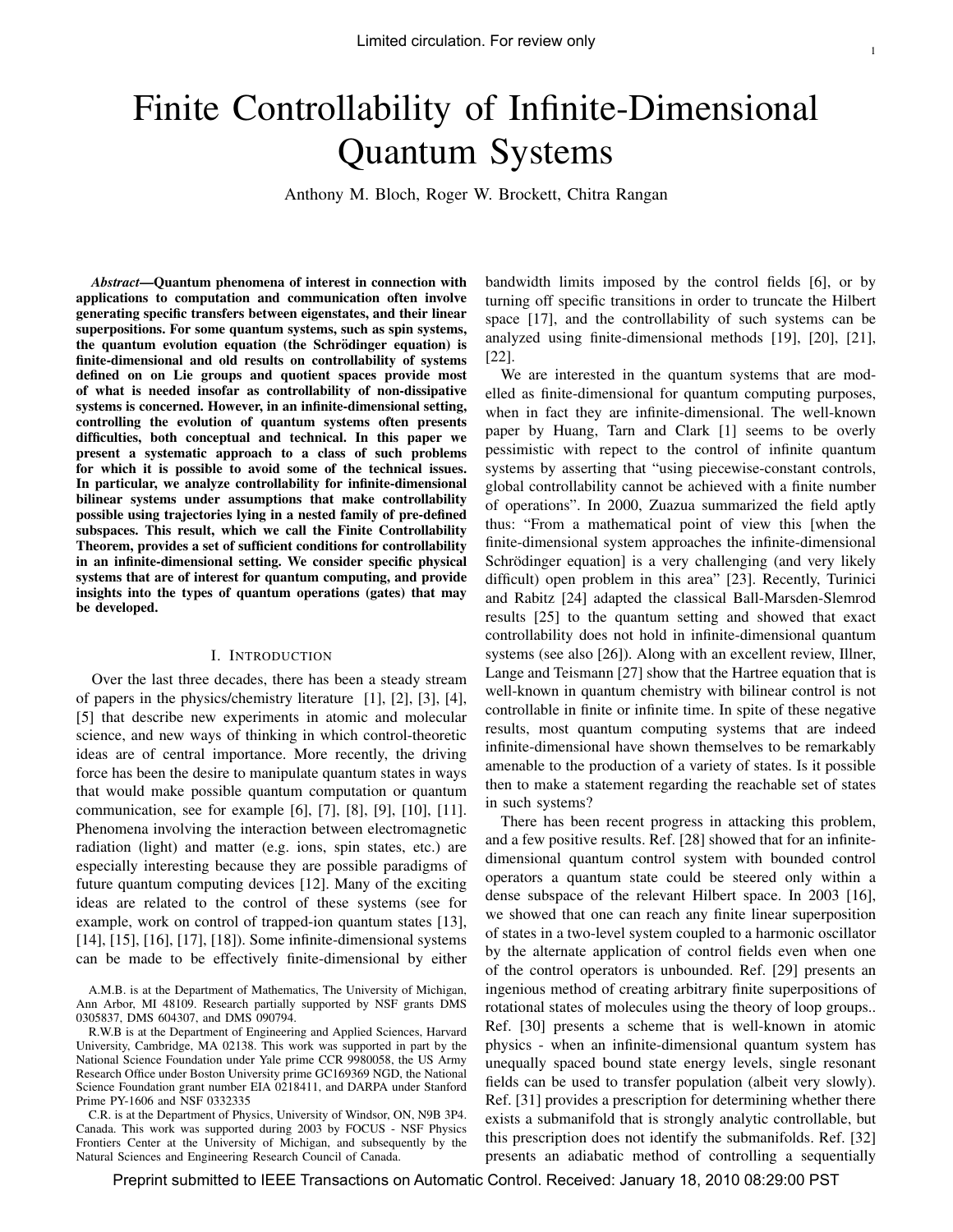connected system in which the transition couplings get weaker as one moves away from the ground state. Ref. [33] presents an algebraic framework to determine the nature of controllability of some infinite-dimensional quantum systems, specifically those with continuous spectra. Ref. [34] proves approximate controllability for bound states of quantum systems that are not equally spaced in energy even when the control matrices are unbounded.

We begin this paper in Section II by discussing the difficulties associated with applying traditional methods of analysis to infinite-dimensional control systems. We also discuss a specific class of infinite-dimensional systems — one in which it is desirable to steer a finite superposition of eigenstates to another finite superposition of eigenstates. We present a general theorem on Finite Controllability of quantum systems that exhibits the conditions needed for such transfers. For the specific quantum-computing models of interest, the trajectories are constrained to lie within subspaces. Section III presents examples of quantum-computing systems such as a model of a trapped-ion qubit and trapped-electron qubits. We show how our theorem can used to be prove finite controllability in the former case. We also discuss other similar systems where the theorem can and cannot be applied.

## II. INFINITE-DIMENSIONAL CONTROLLABILITY

Controllability results for infinite-dimensional systems are seldom just straightforward extensions of the finitedimensional ones, and in particular this is true for bilinear systems. Recently, there has been significant interest in the class of bilinear systems because of their relevance to quantum control. In the following subsection we illustrate the limitations of applying the tools of finite-dimensional systems analysis to certain classes of infinite-dimensional systems.

#### *A. Limitations of Lie Algebraic analysis*

Examining the Lie algebraic structure often gives us insights into the controllability of a quantum system, but in the case of infinite-dimensional systems, this insight is limited. In the well-known example of a resonantly-driven quantum harmonic oscillator (see e.g. [35], [16] and [36], the evolution is given by

$$
\frac{\partial \psi}{\partial t} = \left(\omega \frac{i}{2} \left(\frac{\partial^2}{\partial x^2} - x^2\right) - iu(t)x\right) \psi.
$$
 (1)

Here, the bilinear control term  $u(t)x$  arises because of the dipole interaction between the field and harmonic oscillator. The two operators of interest,  $A = \frac{i}{2} \left( \frac{\partial^2 \psi}{\partial x^2} - x^2 \right)$  and  $B =$  $-ix$  generate a Lie algebra of skew-hermitian operators that is just four-dimensional. Thus, we expect that the control of this system will be limited. For example, it is well-known that it is not possible to transfer the number state  $x(0) = |0\rangle$  to  $x(T) = |n\rangle$  for  $n > 0$  [37] using this control. We return to this example in Section III.

However, even when we encounter infinite-dimensional systems for which the Lie algebra also is infinite-dimensional (such as in Ref.[38], [16]), the statements one can make about the controllability are also limited. More work is required to say with precision exactly what the reachable states are. This issue is illustrated in Section III.

In computing the span of the Lie algebra, it is necessary, of course that the domain of the operators involved be such that the bracket operations are allowable. This is the case in this paper, but we do not discuss these technical details here.

#### *B. Finite Controllability*

In this section, we prove an elementary but useful theorem about controllability on finite-dimensional subspaces of a complex Hilbert space. It is the basis for the applications we will present in the next section.

*Definition 1:* Given a complex Hilbert space  $H$  and a finite collection of skew-hermitean infinitesimal generators  $\{G_1, G_2, ..., G_m\}$ , we will say that the system

$$
\dot{x} = \sum_{i=1}^{m} u_i G_i x
$$

is *unit vector controllable* in a subspace  $\mathcal{H}_{\alpha}$  if any unit length vector  $x_0 \in \mathcal{H}_\alpha$  can be steered to any second unit length vector  $x_f \in \mathcal{H}_{\alpha}$  in finite time, using piecewise constant controls with a finite number of discontinuities. We will say that a piecewise constant control defined on  $[0, T]$  is a *pure control* if there is only one  $u_i$  that is nonzero at each point in time.

Remark: Suppose we are given the above system together with a nested set of finite-dimensional subpaces  $\mathcal{H} = \{ \mathcal{H}_1 \subset$  $\mathcal{H}_2 \subset \mathcal{H}_3...\}$ , and suppose that for each  $G_i$  and each  $\mathcal{H}_i$ there is a second subspace  $\mathcal{H}_k$  containing  $\mathcal{H}_i$  such that  $\mathcal{H}_k$  is invariant for  $G_i$ . Clearly there is no question about existence of solutions for  $\dot{x} = \sum_{i=1}^{m} u_i G_i x$  provided that one restricts u to being piecewise-constant pure controls, and the initial condition lies in one of the invariant subspaces in the chain  $\mathcal{H} = \mathcal{H}_1 \subset \mathcal{H}_2 \subset \mathcal{H}_3$ .... In this case, the solution at time  $T$  is of the form of a product of exponentials  $x(T) = e^{G_i \alpha_i} e^{G_j \alpha_{i=1}} \cdots e^{G_1 \alpha_1} x(0).$ 

*Theorem 2 (Finitely Controllable Infinite Dimensional Systems):* Consider a complex Hilbert space  $X$  together with a nested set of finite-dimensional subpaces  $\mathcal{H} = {\mathcal{H}_1 \subset \mathcal{H}_2 \subset \mathcal{H}_3...}$ . Consider

$$
\dot{x} = \left(\sum_{i=1}^{m} u_i G_i\right) x.
$$

Assume that  $\mathcal{H}_1$  is an invariant subspace for a subset  $\mathcal{G}_1$  of the set  $\{G_i\}$  and that the system is unit vector controllable on  $\mathcal{H}_1$ using only this subset of the  $G_i$ . If for each  $\mathcal{H}_{\alpha}$   $\alpha \neq 1$  there is a subset  $\mathcal{G}_{\alpha}$  of  $\{G_i\}$  that leaves  $\mathcal{H}_{\alpha}$  invariant and if for any unit vector in  $\mathcal{H}_{\alpha}$  at least one of the solutions generated using pure controls associated with elements of  $(\mathcal{G}_{\alpha})$  contains a point in one of the lower dimensional subspaces  $\mathcal{H}_{\beta}$ , then any unit vector in any of the  $\mathcal{H}_i$  can be steered to any other unit vector in any other  $\mathcal{H}_j$  using a finite number of piecewise constant controls.

Remark: Given a system and a nested set of finite dimensional subspaces compatable with it as described above, it will be said to be *finitely controllable* if it can be transfered from any point in one of the subpaces to any point in any other one of the subspaces with a trajectory lying entirely within the smallest subspace in the nested set that contains both.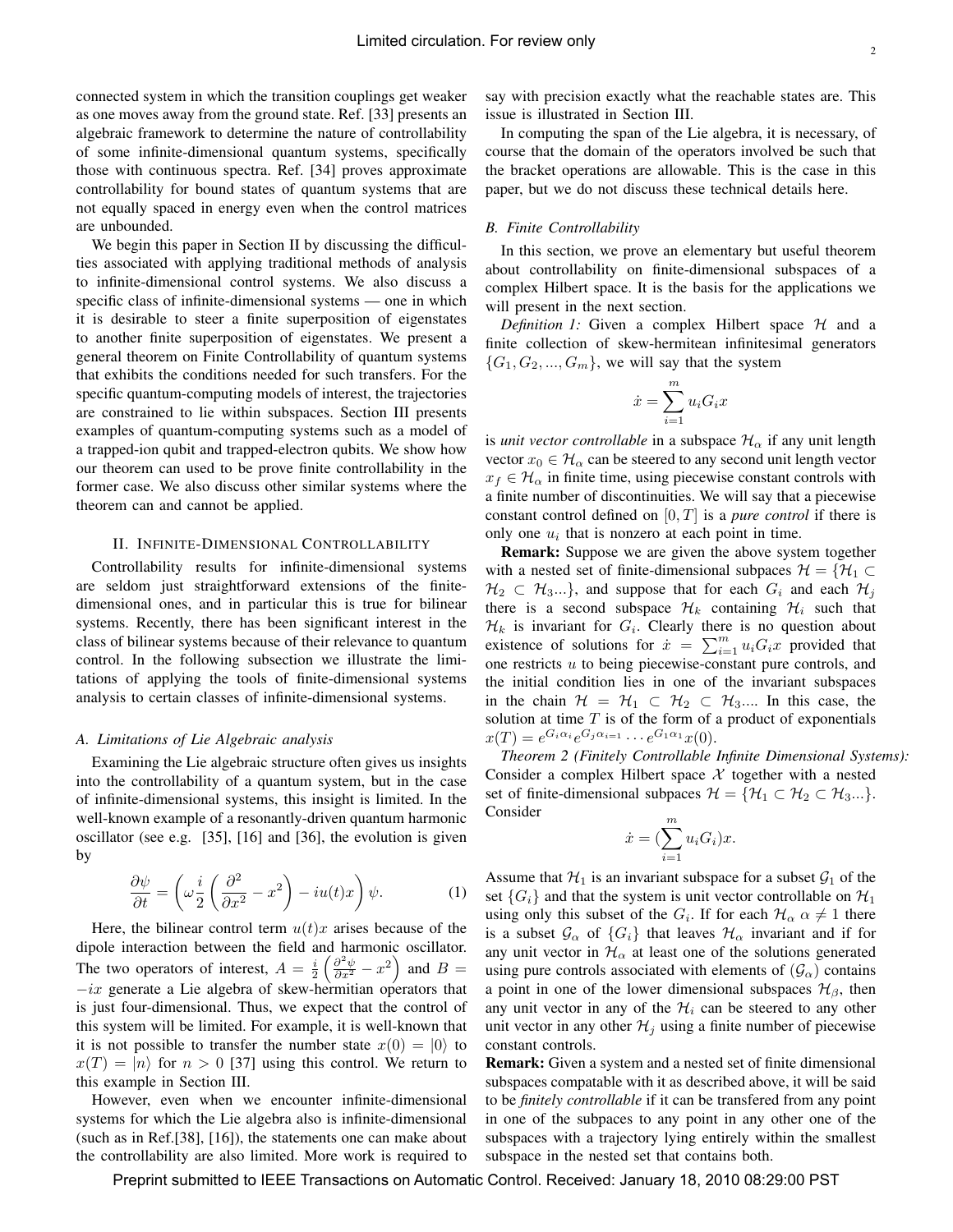*Proof:* Suppose that  $x_0 \in H_\alpha$  and  $x_f \in H_\beta$  are unit vectors representing the initial value of  $x$  and the desired final value, respectively. Then, by assumption, either there exists a subset of the  $\{G_i\}$  that leaves  $\mathcal{H}_{\alpha}$  invariant and steers  $x_0$  to a point in some  $\mathcal{H}_{\beta}$  with the dimension of  $\mathcal{H}_{\beta}$  being strictly less than that of  $\mathcal{H}_{\alpha}$ , or else,  $x_0 \in \mathcal{H}_1$  and can be steered to any other point in  $H_1$ . A finite induction on the index of the set  $\mathcal{H}_i$  then shows that  $x_0$  can be steered to a unit vector in the controllable subspace  $\mathcal{H}_1$ . To finish the proof, observe that if one can reach  $x_a \in \mathcal{H}$  from  $x_b \in \mathcal{H}$  then the standard time reversal argument using the fact that the  $G_i$  are skew-Hermetian shows that it is possible to reach  $x_b \in \mathcal{H}$  from  $x_a \in \mathcal{H}$ . Thus a second application of the steps given above implies that it is possible to reach  $x(T) \in \mathcal{H}_{\beta}$ .

#### III. PHYSICAL SYSTEMS

In this section, we apply the Finite Controllability Theorem to determine the reachable set of states of four infinitedimensional quantum systems, namely, the quantum harmonic oscillator, a spin-half system coupled to a harmonic oscillator (model of a trapped-ion qubit), an N-level atom coupled to harmonic oscillator, and a spin-half system coupled to two harmonic oscillators (model of a trapped electron qubit). Note that in all sections below we use atomic/scaled/dimensionless units so that the evolution equations do not explicitly contain Planck's constant  $\hbar$ , the charge of the electron e or the mass of the electron  $m_e$ .

#### *A. System 1: Quantum harmonic oscillator*

We discuss this well-known system first. The controllability algebra is finite-dimensional and, in particular, the system does not satisfy the conditions needed for the application of the Finite Rank Controllability Theorem. The discussion, however, is key to setting up the formalism used in subsequent examples that are finitely controllable.

The problem of controlling the harmonic oscillator has been discussed many times (see e.g. [39] and other references as discussed above). If the control is a sinusoidal resonant driving field (of frequency equal to the harmonic oscillator frequency  $\omega_m$ ) as shown in the transfer graph Fig. 1, then the evolution is via equation (1) at frequency  $\omega_m$ .

Here, the control term  $u(t)x$  arises because of the dipole interaction between the field and harmonic oscillator. The operators of interest are  $A = \frac{i}{2} \left( \frac{\partial^2}{\partial x^2} - x^2 \right)$  and  $B = -ix$ . A and  $B$  generate a Lie algebra of skew-hermitian operators that is just four-dimensional ( $C = [A, B] = \frac{\partial}{\partial x}$ ,  $D = [B, C] = iI$ , where  $I$  is the identity operator). This in itself tells us that the resonantly driven harmonic oscillator is not controllable.

As is well-known, the spectrum of A is discrete. If we describe the evolution in terms of an eigenfunction expansion, with the basis being |n)'s, the eigenfunctions of  $\partial^2/\partial x^2 - x^2$ , then the evolution is via

$$
\dot{x}_n = -i\omega_m(n + \frac{1}{2})x_n
$$
  
-u(t) $\frac{i}{\sqrt{2}}(\sqrt{n-1}x_{n-1} - \sqrt{n}x_{n+1}).$  (2)



Fig. 1. Graphical representation of the quantum harmonic oscillator driven by a sinusoidal resonant field. Note that while the strengths of the transition couplings increase as the square root of the quantum number  $n$  as shown by the boldness of the connections between energy levels, the transition frequency between each level is the same. It is this latter property that leads to a lack of controllability.

In this example the subspaces  $\mathcal{H}_i$  of Theorem 2 are identified with the linear span of the eigenspaces of the harmonic oscillator up to quantum number  $i$ .

Although the eigenstates of the harmonic oscillator can be written as an infinite set of nested finite-dimensional subspaces, it is seen that the operator B connects space  $\mathcal{H}_i$  to *both*  $\mathcal{H}_{i-1}$  and  $\mathcal{H}_{i+1}$ . Thus finite superpositions of eigenstates may not be reached by resonantly driving the harmonic oscillator, consistent with the fact that the requirements of the Finite Controllability Theorem are not met. Physically, this is due to the degeneracy of spacings between the eigenstates and the fact that the control vector field simultaneously illuminates all states.

#### *B. System 2: Spin-half particle in a quadratic potential*

In contrast to the harmonic oscillator, the model of a spinhalf particle coupled to a harmonic oscillator with suitable controls turns out to be finitely controllable. This model is a good representation of an ion with two essential internal states trapped in a quadratic potential. We show below that this system satisfies the conditions of the Finite Controllability Theorem of Section 2. Moreover, one can also provide an algorithm for explicit control. The spin- $\frac{1}{2}$  model represents a two-level atomic ion with an energy splitting  $\hbar \omega_0$ , where the frequency  $\omega_0/2\pi$  is in the several GHz range. The atomic levels are coupled to the motion of the ion in a harmonic trap [40]. These quantized vibrational energy levels are separated by a frequency  $\omega_m/2\pi$  in the MHz range.

In a frequently cited paper, Law and Eberly [13] showed that when properly interpreted, this system has interesting controllability properties, quite different from the properties of the harmonic oscillator alone. In fact, by coupling the harmonic oscillator with a two-level system it is possible to arrive at a system which is much more controllable than the harmonic oscillator. At an intuitive level, this can be seen simply as a consequence of the fact that the addition of a spin degree of freedom breaks the infinite degeneracy associated with the harmonic oscillator and allows the system to resonate with more than one frequency. This allows the transfer of population from any eigenstate to any other eigenstate by sequentially applying the two frequencies. We now analyze this system from a controllability viewpoint.

An eigenstate of the spin-half system coupled to a quantum harmonic oscillator is denoted by  $|S, n\rangle$ , where the first index refers to the "spin" state of the system, and the second index is the number state of the harmonic oscillator. An applied field causes transitions between the eigenstates of the coupled spinoscillator system. A monochromatic field of angular frequency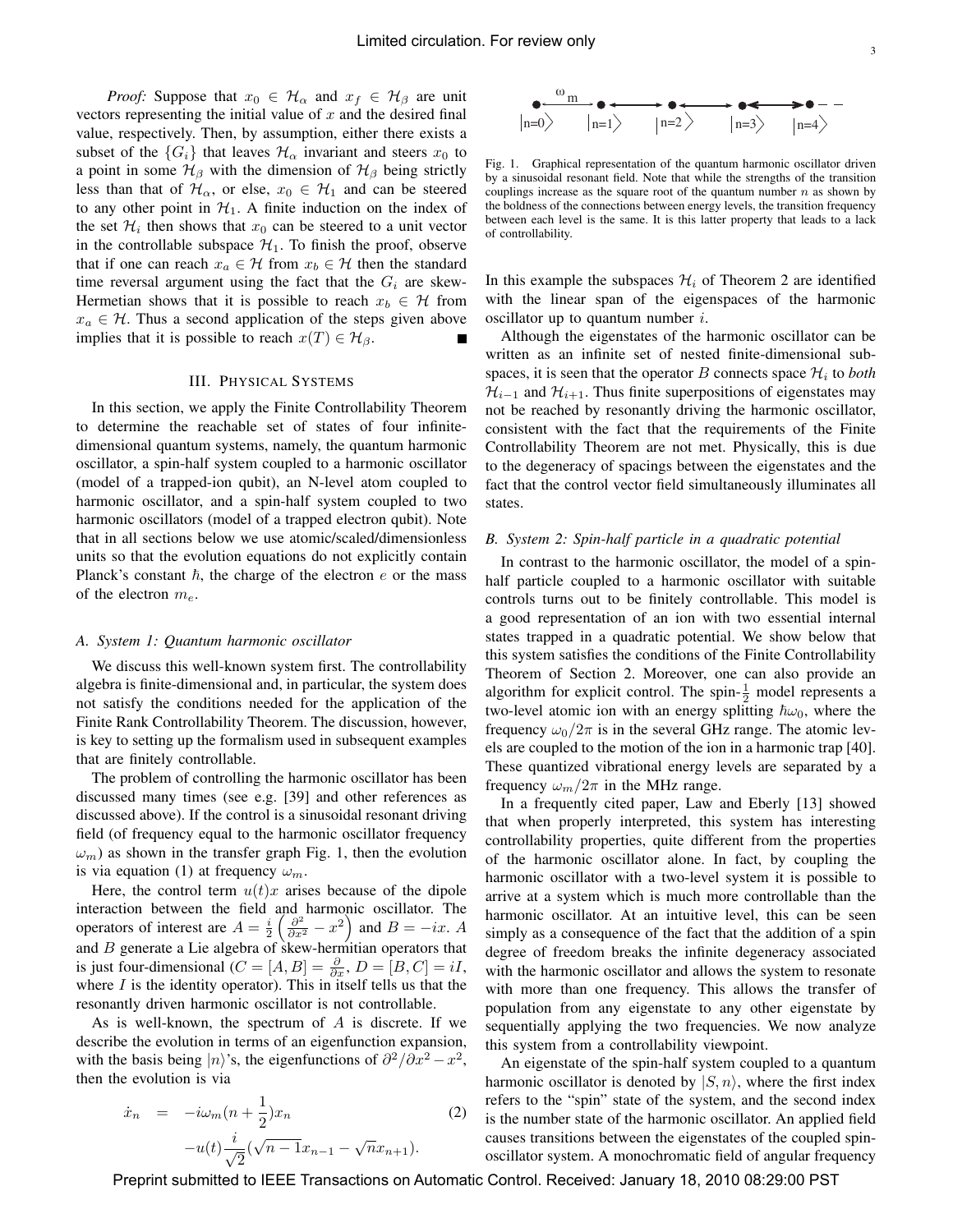$\omega = \omega_0$  causes resonant transitions between states  $|\downarrow, n\rangle$  and  $|\uparrow, n\rangle$  (carrier or spin-flip transitions). A monochromatic field of angular frequency  $\omega = \omega_0 - \omega_m$  causes resonant transitions between states  $|\downarrow, n\rangle$  and  $|\uparrow, n-1\rangle$ , i.e., produces so called red sideband (that is with angular frequency  $\omega = \omega_0 - \omega_m$ ) transitions.

These transitions are graphically depicted in Fig. 2 with the thickness of the edges qualitatively representing the strength of the coupling between the states. As pointed out in Ref. [18], when both fields (carrier and red sideband) are applied *simultaneously*, the eigenstates of the system are sequentially connected. Therefore, we look at the trapped-ion model controlled only by these two fields.



Fig. 2. Graphical representation of the coupled spin-half quantum harmonic oscillator system driven by sinusoidal resonant fields of angular frequency ω*<sup>c</sup>* and  $\omega_r$  as shown. When  $\eta \ll 1$ , the strengths of the  $\omega_c$  transition couplings are independent of the harmonic oscillator quantum number  $n$ , whereas the strengths of the  $\omega_r$  transition couplings increase as the square root of n as shown by the boldness of the coupling lines. Note that there is no direct coupling between two consecutive oscillator states with fixed spin.

Now we write the evolution equation of the spin-half coupled to harmonic oscillator driven by two fields that drive the carrier and red sideband transitions. The amplitudes corresponding to the fields that cause the carrier and red transitions are dubbed  $E_c$  and  $E_r$  respectively. As detailed in Ref. [41], in the interaction picture and in the energy eigenbasis, the evolution equation is written as

$$
\dot{Y} = (u(t)B_c + v(t)B_r)Y.
$$
\n(3)

The controls  $u(t)$  and  $v(t)$  are related to the applied fields via the equations

$$
u(t) = c_1 E_c(t) = 0.25\mu \exp(-\eta^2/2)E_c(t), \qquad (4)
$$

$$
v(t) = c_2 E_r(t) = 0.25 \eta \mu \exp(-\eta^2/2) E_r(t).
$$
 (5)

Here  $\eta$ , the so-called Lamb-Dicke parameter, is the product of k, wave vector of the light, and  $x_0$ , the amplitude of the zero-point motion of the particle in the harmonic potential (or the spatial extent of the ground state harmonic oscillator wave function). By ordering the eigenstates as  $|\uparrow, 0\rangle, |\uparrow$  $, 1 \rangle, \ldots, |\downarrow, 0 \rangle, |\downarrow, 1 \rangle, \ldots$ , the control matrices are written as

$$
B_c = \left(\begin{array}{c|c} 0 & iL_0 \\ \hline iL_0^T & 0 \end{array}\right). \tag{6}
$$

$$
B_r = \left(\begin{array}{c|c} 0 & L_1 \\ \hline -L_1^T & 0 \end{array}\right). \tag{7}
$$

The upper-triangular matrices  $L_0$  and  $L_1$  are defined as

$$
L_0 = \begin{pmatrix} L_0(\eta^2) & 0 & 0 & \cdots \\ 0 & L_1(\eta^2) & 0 & \cdots \\ 0 & 0 & L_2(\eta^2) & \ddots \\ \vdots & \vdots & \vdots & \ddots \end{pmatrix} . \quad (8)
$$

$$
L_1 = \begin{pmatrix} 0 & L_0^{(1)}(\eta^2) & 0 & \cdots \\ 0 & 0 & L_1^{(1)}(\eta^2) & \cdots \\ 0 & 0 & 0 & \ddots \\ \vdots & \vdots & \vdots & \ddots \end{pmatrix} . \quad (9)
$$

This structure of the control Hamiltonian precludes the use of adiabatic methods such as those used in Ref. [32]. Unlike the situation encountered in the analysis of the quantum harmonic oscillator algebra, here the formal commutation of the operators  $B_c$  and  $B_r$  does not lead to a finite-dimensional algebra, suggesting that the model with spin is much more controllable. This is the case, as will be explored in the next subsection.

*1) Controllability: Lie Algebra:* It is interesting to compare our analysis with the formal calculations suggested by Lie theory. The first thing to do is to determine the formal structure of the Lie algebra, which we now consider.

The control of the trapped-ion system is often studied in two different limiting cases - one in which the extent of zeropoint motion of the spin-half particle in the harmonic potential  $x_0$  is much smaller than the wavelength of the applied light  $2\pi/k$ , i.e.,  $\eta \ll 1$  (the Lamb-Dicke limit), and the other in which  $\eta \simeq 1$  (beyond the Lamb-Dicke limit). The case in which  $\eta \simeq 1$  is more general than the case of the Lamb-Dicke limit, but requires a more sophisticated analysis. We study initially the Lamb-Dicke limit in which the Lamb-Dicke parameter  $\eta \ll 1$ . The terms in equations (8) and (9) are expanded to first order in  $\eta$ . The control Hamiltonians can then be expressed in operator form as

$$
B_c = \begin{bmatrix} 0 & i \\ i & 0 \end{bmatrix}, \text{ and } B_r = \eta \begin{bmatrix} 0 & a \\ -a^{\dagger} & 0 \end{bmatrix}, \quad (10)
$$

where a and  $a^{\dagger}$  denote the annihilation and creation operators of the harmonic oscillator [41]. (Note that  $B_r$  is the same Hamiltonian as obtained from the well-known Jaynes-Cummings model [42] that describes the interaction between a quantized cavity field and a two-level atom.)

In order to compute the Lie algebra, let us consider  $T$ , an operator acting on a complex Hilbert space. We associate with T a skew-hermitian operator acting on  $\mathcal{H} \oplus \mathcal{H}$  defined by

$$
J(T) = \left[ \begin{array}{cc} 0 & T \\ -T^{\dagger} & 0 \end{array} \right]. \tag{11}
$$

For convenience, let  $K(T)$  be another operator defined in a similar way as

$$
K(T) = \left[ \begin{array}{cc} T & 0 \\ 0 & -T \end{array} \right]. \tag{12}
$$

Of course,  $K(T)$  is skew-hermitian if and only if T is. The control operators we are interested in for the purposes of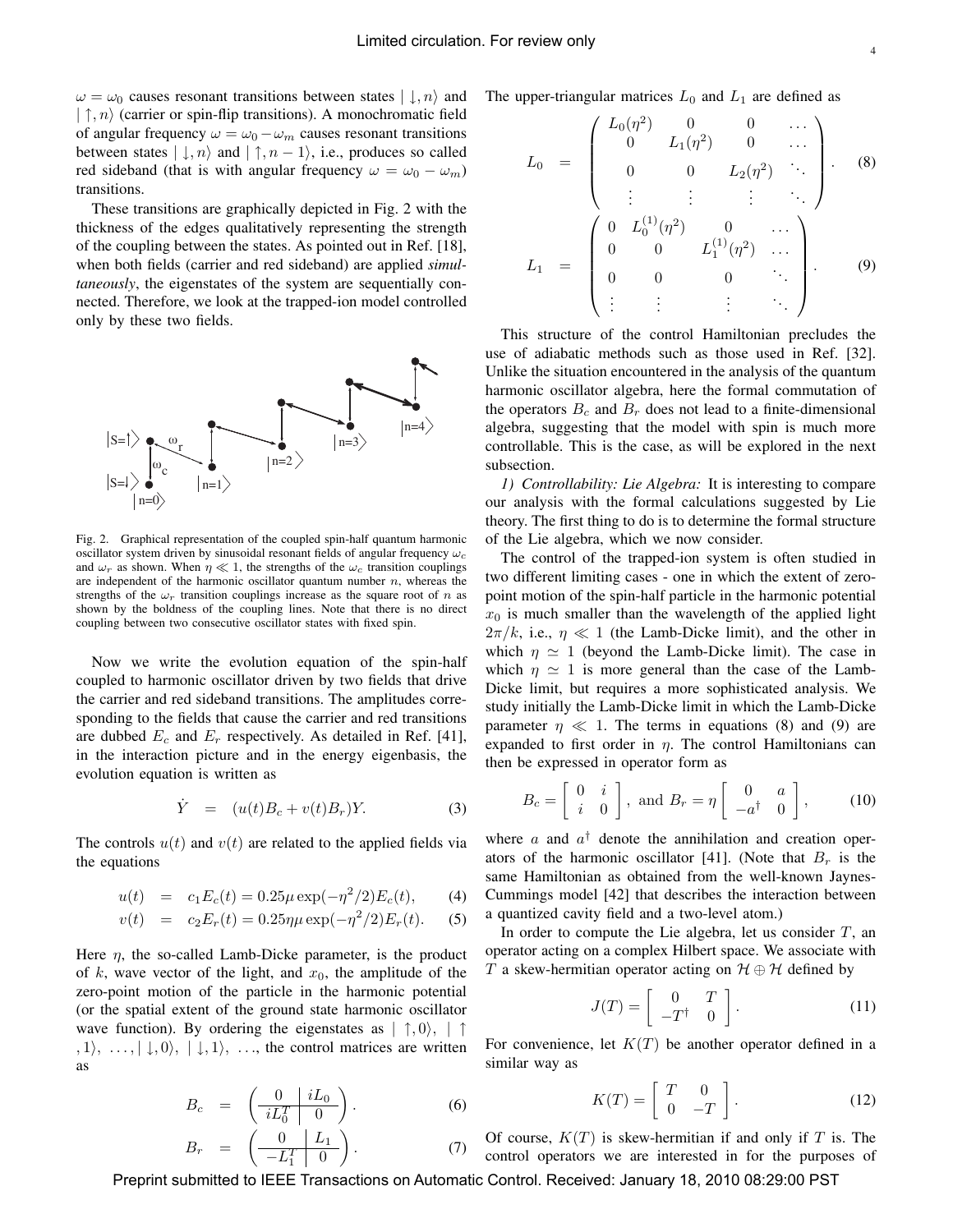determining the structure of the Lie algebra are given by  $B_c = J(iI)$  and  $B_r = \eta J(a)$ . We have

*Lemma 3:* The Lie algebra generated by  $J(iI)$  and  $J(T)$ includes the operators

$$
J(W^{2p}); p = 1, 2, 3, \cdots; K(W^{2p+1}); p = 0, 1, 2, \cdots, (13)
$$

where,  $W = i(T + T^{\dagger})$ .

*Proof:* A calculation shows that  $[J(T), J(iI)] = K(W)$ and further,  $[J(iI), K(W)] = -2iJ(W)$ . We can then check that

$$
ad_{J(W)}^{p}(K(W)) = (-2)^{p} \left\{ \begin{array}{c} J(W^{p+1}), \text{ if p is odd} \\ K(W^{p+1}), \text{ if p is even} \end{array} \right\}.
$$
 (14)

These calculations make it clear that if the powers of W are independent then  $J(iI)$  and  $J(T)$  do not generate a finite-dimensional algebra. Thus if T is nonzero only on the diagonal immediately above the main diagonal (which is true for the operator  $a$ ), and if every term on this upper-diagonal is nonzero, then the successive powers of  $W$  are independent and the algebra is infinite-dimensional.

This is the case for the coupled spin-half harmonic oscillator system. Of course, this calculation only shows that this system, unlike the harmonic oscillator, does not generate a finitedimensional controllability Lie algebra. More work is required to say with precision exactly what the reachable states are. This is precisely the role of Theorem 2 which gives more specific information of which operators play a role in the control process.

Note: In the case where the Lamb-Dicke limit does not apply, the Lie algebra will still be infinite-dimensional but the terms are more complicated.

*2) Finite controllability:* In this subsection we discuss how finite controllability works in this infinite-dimensional setting.

From Fig. 2, it is seen that the linear span of the sequentially connected eigenstates can be looked at as an infinite set of finite-dimensional subspaces with the ground state  $|\downarrow, 0\rangle$  being equal to  $\mathcal{H}_1$ . Subsequent subspaces  $\mathcal{H}_i$  are defined to be the linear span of the up and down spin and harmonic oscillators states up to the harmonic oscillator quantum number  $i$ . Further, when operators  $B_c$  and  $B_r$  are applied *sequentially*, each subspace  $H_i$  can be transferred to  $\mathcal{H}_{i-1}$ . Thus the criteria for finite controllability are met. By sequential application of the two operators, any finite superposition of eigenstates can be transferred to the ground state in finite time.

The application of these statements to the spin-half in quadratic potential example is best understood by writing the control matrices  $B_c$  and  $B_r$  in a re-ordered basis as follows: The eigenstates can be ordered as  $|\uparrow, 0\rangle, |\uparrow, 1\rangle, \ldots, |\downarrow$  $, 0 \rangle, | \downarrow, 1 \rangle, \ldots$  In the interaction picture, the Schrödinger equation is written as

 $\dot{Y} = (u(t)B_c + v(t)B_r)Y,$ 

where 
$$
u(t)
$$
 and  $v(t)$  are defined as before. Then,

$$
B_c = i \begin{pmatrix} 0 & L_0 & 0 & 0 & 0 & 0 & 0 & \dots \\ L_0 & 0 & 0 & 0 & 0 & 0 & 0 & \dots \\ \hline 0 & 0 & 0 & L_1 & 0 & 0 & 0 & \dots \\ \hline 0 & 0 & 0 & 0 & 0 & L_2 & \dots \\ \hline 0 & 0 & 0 & 0 & L_2 & 0 & \dots \\ \hline \vdots & \vdots & \vdots & \vdots & \vdots & \vdots & \ddots \end{pmatrix}.
$$

$$
B_r = \begin{pmatrix} 0 & 0 & 0 & 0 & 0 & 0 & 0 & \dots \\ \hline 0 & 0 & L_0^{(1)} & 0 & 0 & 0 & 0 & \dots \\ \hline 0 & -L_0^{(1)} & 0 & 0 & 0 & 0 & \dots \\ \hline 0 & 0 & 0 & -L_1^{(1)} & 0 & 0 & \dots \\ \hline 0 & 0 & 0 & 0 & 0 & 0 & \dots \\ \vdots & \vdots & \vdots & \vdots & \vdots & \vdots & \vdots \end{pmatrix}.
$$

 $L_i$ 's and  $L_i^{(1)}$ 's are Laguerre polynomials of the zeroth and first order, all with argument  $\eta^2$ .

The model of the trapped-ion qubit highlights the existence of important examples for which it is desirable for the evolution to occur on a non-closed subspace of a Hilbert space, i. e., the space of finitely nonzero elements. In this model, this non-closed subspace consists of vectors in the oscillator representation with finitely many nonzero elements. The  $B<sub>c</sub>$  and  $B<sub>r</sub>$  operators and their one parameter groups, leave invariant the subspace  $l_0$  of  $l_2$  consisting of finitely nonzero sequences. The semigroup  $e^{\alpha \vec{B}_c + \beta B_r}$  will not, however, typically have any nontrivial invariant subspace. To satisfy the requirements of the Finite Controllability Theorem one never uses a linear combination of the operators. Further, as we have seen, the key to controllability is that each operator has a different invariant subspace within the set of finite superpositions.

*3) Explicit finite controllability scheme:* The property that both control vector fields are never used simultaneously is exploited by Law and Eberly [13] and Kneer and Law [14] in order to devise a explicit scheme for the production of a finite superposition of eigenstates from another finite superposition in the control of a spin-half particle coupled to a harmonic oscillator (in the Lamb-Dicke limit). It shows that if  $x$  can be transferred to y by a series of such "single nonzero  $u_i$ " moves then the transfer from  $y$  to  $x$  is also possible.

Specifically the Law-Eberly scheme [13] to transfer any eigenstate  $|i\rangle$  to any other eigenstate  $|j\rangle$  involves the alternate use of transitions generated by spin reversal ( $\pi$ -pulses of  $E_c$ ) and transitions generated by  $\pi$ -pulses of  $E_r$  which convert from a state in which the oscillator has energy  $E_i$  and spin down to a state in which the energy of the oscillator in altered by one unit and the spin is flipped as well (see equation (10)). For example suppose we wish to drive a state from the  $|\downarrow, n\rangle$ to  $|\uparrow, n-2\rangle$  (see Fig. 2). This can be done using  $B_r$  to drive the system from  $|\downarrow, n\rangle$  to  $|\uparrow, n-1\rangle$ ,  $B_c$  to drive the system from  $|\uparrow, n-1\rangle$  to  $|\downarrow, n-1\rangle$  and finally  $B_r$  to go from  $|\downarrow, n-1\rangle$  to  $|\uparrow, n-2\rangle$ .

We note that this scheme works both in the Lamb-Dicke limit and beyond the Lamb-Dicke limit. In the Law-Eberly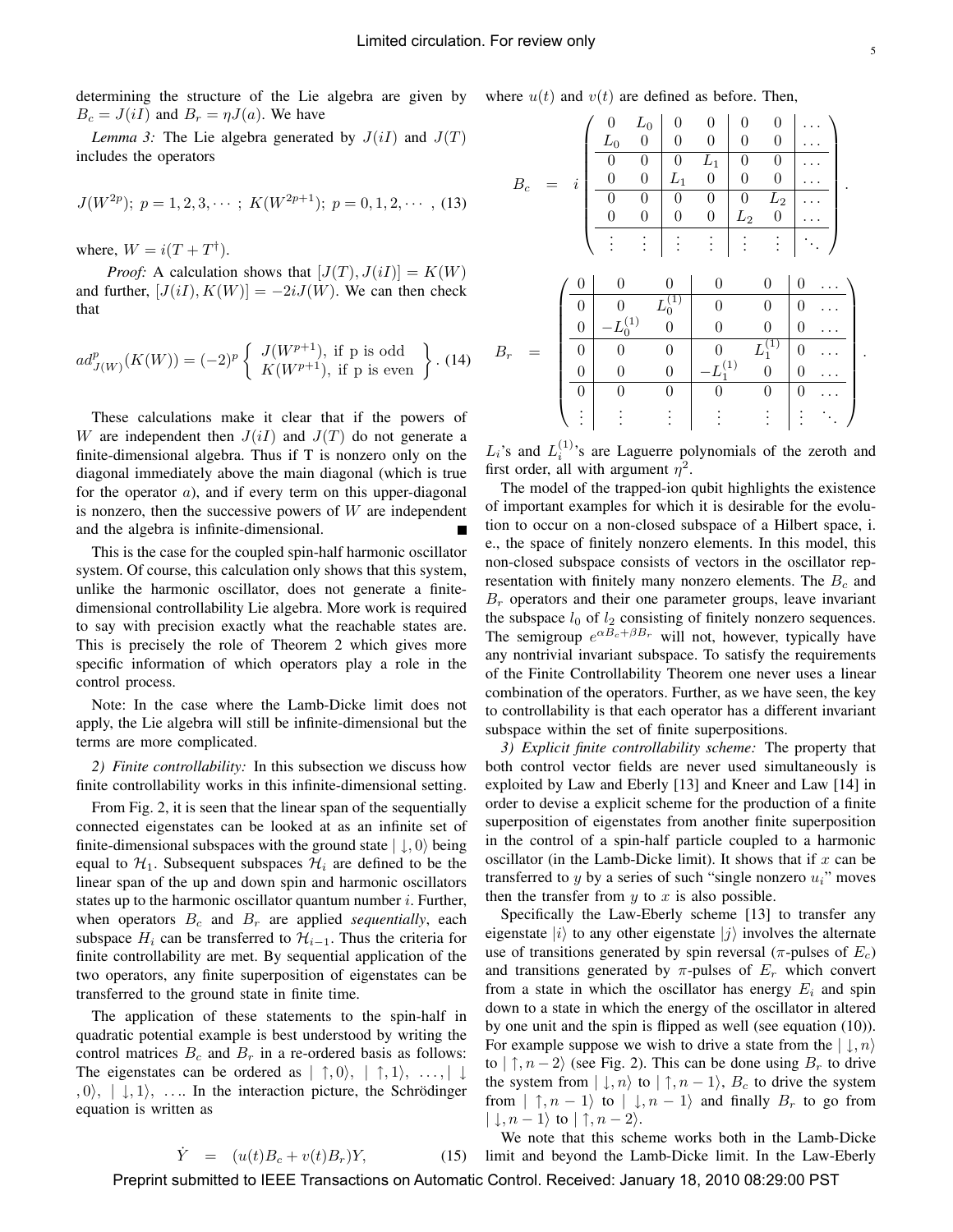scheme, the  $\pi$ -pulses of  $E_c$  are all of the same time duration because in the Lamb-Dicke limit, all the carrier transitions are equally strong. However, the coupling strengths of the red-sideband transitions are proportional to  $\sqrt{n}$ , and therefore the  $\pi$ -pulses of  $E_r$  are shorter in duration as eigenstates of higher  $n$  are addressed. In order to generate an arbitrary superposition of a finite number of eigenstates, starting from another arbitrary superposition, an additional trick is to go through the ground state of the system which acts as a "pass state" [43]. It is possible to provide an explicit algorithm which will drive the system from any finite superposition to any other finite superposition.

To prepare an arbitrary finite superposition, the simplest path is to take the system through the ground state. One assumes that the desired state is the initial state and then designs a sequence of alternating pulses of the  $E_c$  and  $E_r$ fields that would take this state to the ground state  $|\downarrow, 0\rangle$  [14]. The actual sequence that produces the superposition is the time-reversed sequence that was designed. For example, if the desired superposition is  $(| \uparrow, 3 \rangle + | \downarrow, 2 \rangle)/\sqrt{2}$ , the sequence of pulses that will transfer this state to the ground state is The action of each pulse is the following:  $E_c^{(1)}$  is a  $\pi$  pulse of the carrier field that moves the state  $|\uparrow, 3\rangle$  to  $|\downarrow, 3\rangle$ . (Simultaneously, the population in  $|\downarrow, 2\rangle$  is transferred to  $|\uparrow, 2\rangle$ ).  $E_r^{(2)}$  is a pulse of the red-sideband field that moves between the states  $|\ \downarrow, 3\rangle$  and  $|\ \uparrow, 2\rangle$ . Since there is already a superposition of the two states, the duration of the red-sideband field is shorter than that of a  $\pi$ -pulse. Simultaneously, a superposition of  $|\downarrow, 2\rangle$  and  $|\uparrow, 1\rangle$  is created. The next transition  $E_c^{(3)}(\phi_3)$  transfers population between  $|\uparrow, 2\rangle$  and  $|\downarrow, 2\rangle$ , and again is shorter than a  $\pi$ pulse. This sequence progresses till all the population is in  $|\downarrow, 0\rangle$ . The actual sequence is the time-reversed sequence of the one that is described above — this creates the desired superposition from the initial ground state.

If one were to transfer an arbitrary initial superposition to an arbitrary final superposition of eigenstates, one employs the above algorithm twice. The sequences A and B that take the system from the initial and final superpositions respectively to the ground state are first calculated. Then the sequence A is first applied taking all the population to the ground state. The time time-reversed sequence of B is then applied which takes the population to the desired final superposition. Clearly, this scheme works in finite time only if the initial and final states are both superpositions of a *finite* number of states.

Note that finite superpositions are dense in the Hilbert space of all possible states. Hence from our Lie algebra analysis and the use of the Law-Eberly algorithm we have

*Proposition 4:* The span of the Lie algebra generated by the operators  $B_c$  and  $B_r$  for the quantum control system in Eq. (3) is infinite-dimensional and the reachable set, which is dense in the Hilbert space of all states, includes all finite superpositions.

Note that this provides an explicit dense subspace controllability result which is hard to prove by abstract methods (see [25] and [23]). Note also that the proof of controllability that Law and Eberly give of what they term "arbitrary control" might be more accurately described as demonstrating that any state in  $l_0$  (finite linear superpositions) can be mapped to any other state in  $l_0$ , staying within  $l_0$ .

Other examples such as the red and blue sideband controlled trapped-ion qubit and the control of an N-level atom in a harmonic potential are discussed in Ref. [41].

## *C. System 3: Spin-half particle coupled to two harmonic oscillators*

 $E_c^{(1)}(\pi) E_r^{(2)}(\phi_2) E_c^{(3)}(\phi_3) E_r^{(4)}(\phi_4) E_c^{(5)}(\phi_5) E_r^{(6)}(\phi_6) E_c^{(7)}(\phi_7)$  the nested invariant subspaces spanned by the eigenstates. In In this section we consider another paradigm of quantum computing - the trapped-electron qubit, which can be wellmodelled as a spin-half particle coupled to two harmonic oscillators. We show that this is a system that is less controllable than the spin-half particle coupled to one harmonic oscillator. In this system, it is not possible to make a transfer from any finite superposition of states to any other finite superposition. This implies in particular that the system cannot be finitely controllable. As we illustrate below, the natural control sequence does not allow one to remain within any one addition the nested sequence of invariant subspaces is infinitedimensional.

> As detailed in Ref. [44], the energy eigenstates of a spinhalf particle coupled to two harmonic oscillators (called the cyclotron oscillator and axial oscillator respectively) can be written as  $|nlj\rangle$  where *n* refers to the number state of the cyclotron oscillator, l refers to the number state of the axial oscillator, and  $j$  refers to the spin state (up or down). The system is addressed by three control fields. The spin qubit is controlled using a field of angular frequency  $\omega_s$  that connects states  $\mid n \, l \, \downarrow \rangle$  and  $\mid n \, l \, \uparrow \rangle$ . The spin-axial transition is controlled by field of angular frequency  $\omega_{sa}$  that connects states  $|n l \rangle$  and  $|n l + 1 \rangle$ . A spin-cyclotron transition is controlled by a field of angular frequency  $\omega_{sc}$  that connects states  $|n \, l \, \downarrow \rangle$  and  $|n - 1 \, l \, \uparrow \rangle$ . The transfer graph in Fig.3 clearly indicates that the three fields transitively connect all the eigenstates of the spin-axial-cyclotron system.



Fig. 3. Transfer graph of the controlled trapped-electron. States are denoted  $|n\ni j\rangle$ , where *n* is the cyclotron harmonic oscillator number state, *l* is the axial harmonic oscillator number state, and  $j$  is the spin state. Lines marked  $\omega_s$ ,  $\omega_{sa}$ , and  $\omega_{sc}$  indicate spin, spin-axial and spin-cyclotron transitions, respectively.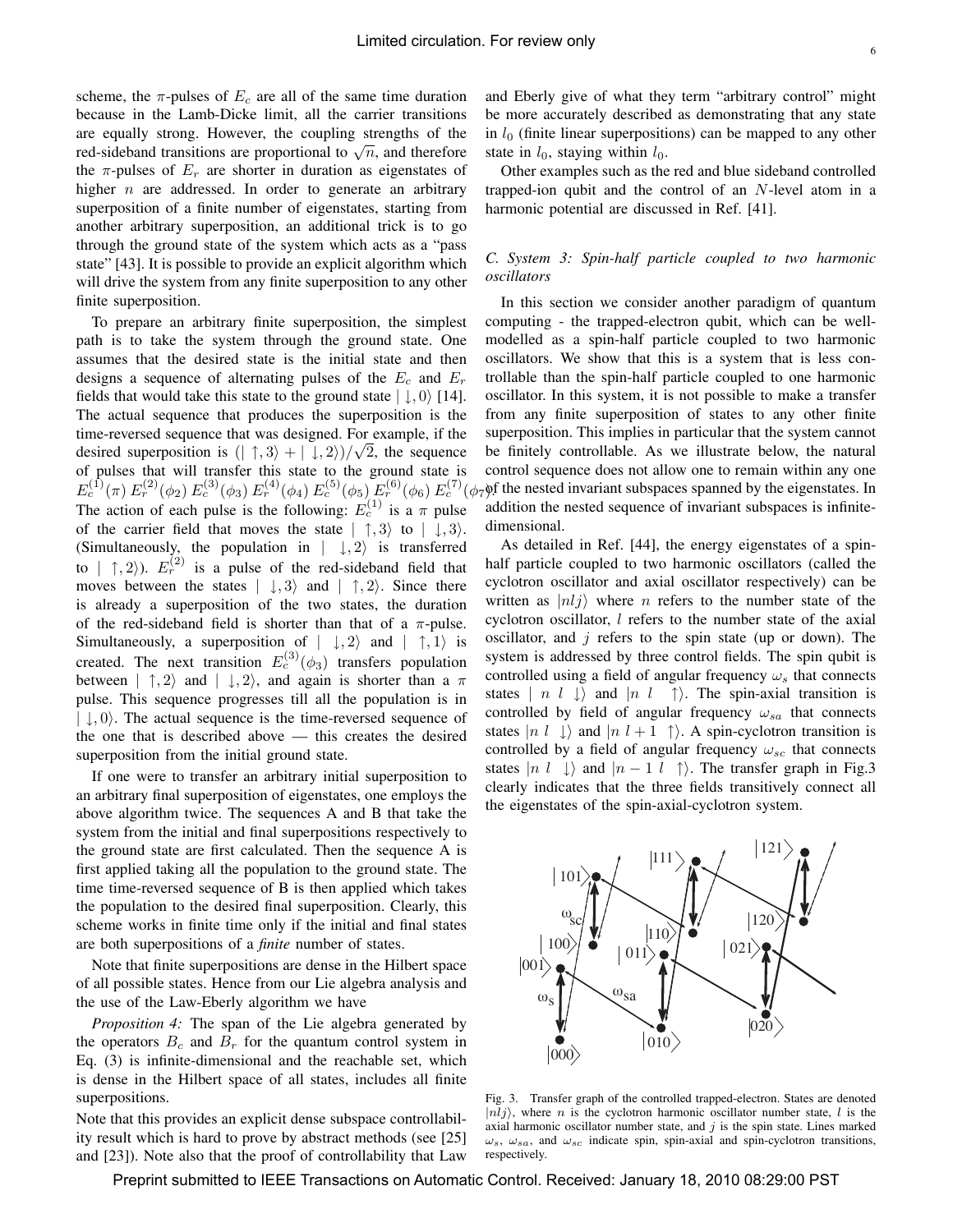As in the case of the trapped-ion, the evolution equation is clearer in the interaction picture and is derived in Ref. [41]. Writing down the control matrices explicitly is not trivial, and doesn't provide significant insights into the problem. Instead, one can look at the structure of these matrices as below. The control matrices can be written in the basis of trapped-electron eigenstates denoted by  $|nlj\rangle$ , where *n* the cyclotron state, *l* the axial state, and  $j$  is the spin state. Qualitatively, S, A and C indicate spin, spin-axial and spin-cyclotron transitions, respectively, and the prefactors indicate the relative strengths. The eigenstates are ordered as:  $|l = 0, n = 0, \downarrow\rangle, |l = 0, n = 1$  $|0, \uparrow\rangle, |l = 0, n = 1, \downarrow\rangle, |l = 0, n = 1, \uparrow\rangle, |l = 0, n = 2, \downarrow\rangle$  $\langle \rangle, |l = 0, n = 2, \uparrow \rangle, \ldots, |l = 1, n = 0, \downarrow \rangle, |l = 1, n = 0, \uparrow \rangle$  $\rangle, |l = 1, n = 1, \downarrow\rangle, |l = 1, n = 1, \uparrow\rangle, |l = 1, n = 2, \downarrow\rangle, |l =$  $1, n = 2, \uparrow \rangle, \ldots$ 

The control matrices that describes the spin-flip and spinaxial transitions have the form  $B_s = i \text{diag}(X_s, X_s, \dots, X_s)$ and  $B_{sa} = i \text{diag}(X_A, X_A, \dots, X_A)$  respectively. Here  $X_S$  and  $X_A$  are the infinite block matrices

$$
X_{S} = \begin{bmatrix} 0 & S & 0 & 0 & 0 & 0 & \cdots \\ S & 0 & 0 & 0 & 0 & 0 & \cdots \\ 0 & 0 & S & 0 & 0 & 0 & \cdots \\ 0 & 0 & S & 0 & 0 & 0 & \cdots \\ 0 & 0 & 0 & 0 & S & \cdots \\ 0 & 0 & 0 & 0 & S & 0 & \cdots \\ \vdots & \vdots & \vdots & \vdots & \vdots & \vdots & \ddots \end{bmatrix}, \qquad (16)
$$

$$
X_{A} = \begin{bmatrix} 0 & 0 & 0 & 0 & 0 & 0 & \cdots \\ 0 & 0 & A & 0 & 0 & 0 & \cdots \\ 0 & 0 & 0 & 0 & A\sqrt{2} & 0 & \cdots \\ 0 & 0 & 0 & 0 & A\sqrt{2} & 0 & \cdots \\ 0 & 0 & 0 & 0 & 0 & 0 & \cdots \\ \vdots & \vdots & \vdots & \vdots & \vdots & \vdots & \ddots \end{bmatrix} . \qquad (17)
$$

respectively.

The control matrix describing the spin-cyclotron transition has the form

$$
B_{sc} = i \left[ \begin{array}{c|c|c} 0 & X_C & 0 & \dots \\ \hline \hline \overline{X_C^{\dagger}} & 0 & X_C & \dots \\ \hline 0 & X_C^{\dagger} & 0 & \dots \\ \hline \vdots & \vdots & \vdots & \ddots \end{array} \right],\tag{18}
$$

where  $X_C$  is an infinite block matrix of the form

$$
X_C = \begin{bmatrix} 0 & C & 0 & 0 & 0 & 0 & \dots \\ 0 & 0 & 0 & 0 & 0 & 0 & \dots \\ 0 & 0 & 0 & C & 0 & 0 & \dots \\ 0 & 0 & 0 & 0 & 0 & 0 & \dots \\ \hline 0 & 0 & 0 & 0 & 0 & C\sqrt{2} & \dots \\ 0 & 0 & 0 & 0 & 0 & 0 & \dots \\ \vdots & \vdots & \vdots & \vdots & \vdots & \vdots & \ddots \end{bmatrix} . \tag{19}
$$

When the three transitions are applied sequentially, it is possible to transfer population from subspace  $\mathcal{H}_i$  to subspace  $\mathcal{H}_{i-1}$  only under certain conditions. Trivially, if one wishes to transfer population within one of the harmonic oscillator

states, the problem is the same as that of the trapped ion. Also, it is easy to see that the levels are connected in such a way that the system is eigenstate controllable in the sense that the population can be coherently transferred from any eigenstate to any other eigenstate. For example, consider the set of eigenstates illustrated in Fig.3. The condition for eigenstate controllability is that the pulses of frequency  $\omega_{sa}$ ,  $\omega_s$  and  $\omega_{sc}$  must be applied *sequentially*, and not simultaneously. For example, let us say we want to transfer the  $|000\rangle$  state to the  $|111\rangle$  state. We can do so by the pulse sequence:  $p_s(\pi)$ that transfers to  $|001\rangle$ ,  $p_{sa}(\pi)$  that transfers to  $|010\rangle$ , and then  $p_{sc}(\pi)$  that transfers to  $|111\rangle$ .

Superficially this system appears to be very similar to the trapped-ion system. However, it is seen that this system is not finitely controllable; that is, even though the system is eigenstate controllable, it is not possible to transfer a superposition of eigenstates to the ground state even with sequential applications of the field. This can be seen visually from the control graph in Fig.3, or by examining the control matrices as follows.

For example, let us say we want to transfer the  $|000\rangle + |111\rangle$ state to the  $|000\rangle$  state. The pulse sequence:  $p_s(\pi)$ ,  $p_{sa}(\pi)$ ,  $p_{sc}(\pi)$  that transfers the  $|000\rangle$  state to the  $|111\rangle$  state also transfers the  $|111\rangle$  state to the  $|000\rangle$  state. Explicitly,  $p_s(\pi)$ transfers  $|111\rangle$  to  $|110\rangle$ , but also transfers  $|000\rangle$  to  $|001\rangle$ ;  $p_{sa}(\pi)$  transfers  $|110\rangle$  to  $|101\rangle$ , but also transfers  $|001\rangle$  to  $|010\rangle$ ; and  $p_{sc}(\pi)$  transfers  $|101\rangle$  to  $|000\rangle$ , but also transfers  $|010\rangle$  to  $|111\rangle$ . The pulse sequence that transfers population down one of the harmonic oscillator ladders, transfers population up the other harmonic oscillator ladder. Thus we cannot apply the Finite Controllability Theorem using the above basis.

This lack of controllability can be attributed to the fact that the invariant subspaces are not finite-dimensional. In fact this system presents an infinite number of nested *infinite* dimensional subspaces.

Thus we see that eigenstate controllability is a much weaker condition than subspace controllability. Simply having vector fields that sequentially connect the eigenstates is sufficient for eigenstate controllability. This is in contrast to the controllability of finite-dimensional quantum systems where eigenstate controllability implies controllability of finite superpositions.

This analysis provides important input into the the development of quantum gates in the trapped-electron system — it is not possible to use Law-Eberly type methods to construct arbitrary quantum gates in this system.

### IV. SUMMARY

Many of the novel questions that arise in laying the ground work for quantum computing can be thought of as questions about the controllability of Schrödinger's equation. In this paper we prove a Finite Controllability Theorem which is useful for analyzing certain infinite-dimensional quantum control problems. We discuss several related physical systems that are models for quantum computing.

Among the more interesting paradigms of quantum computing is the trapped ion modeled as a spin-half particle coupled to a quantum harmonic oscillator. In this paper, we discuss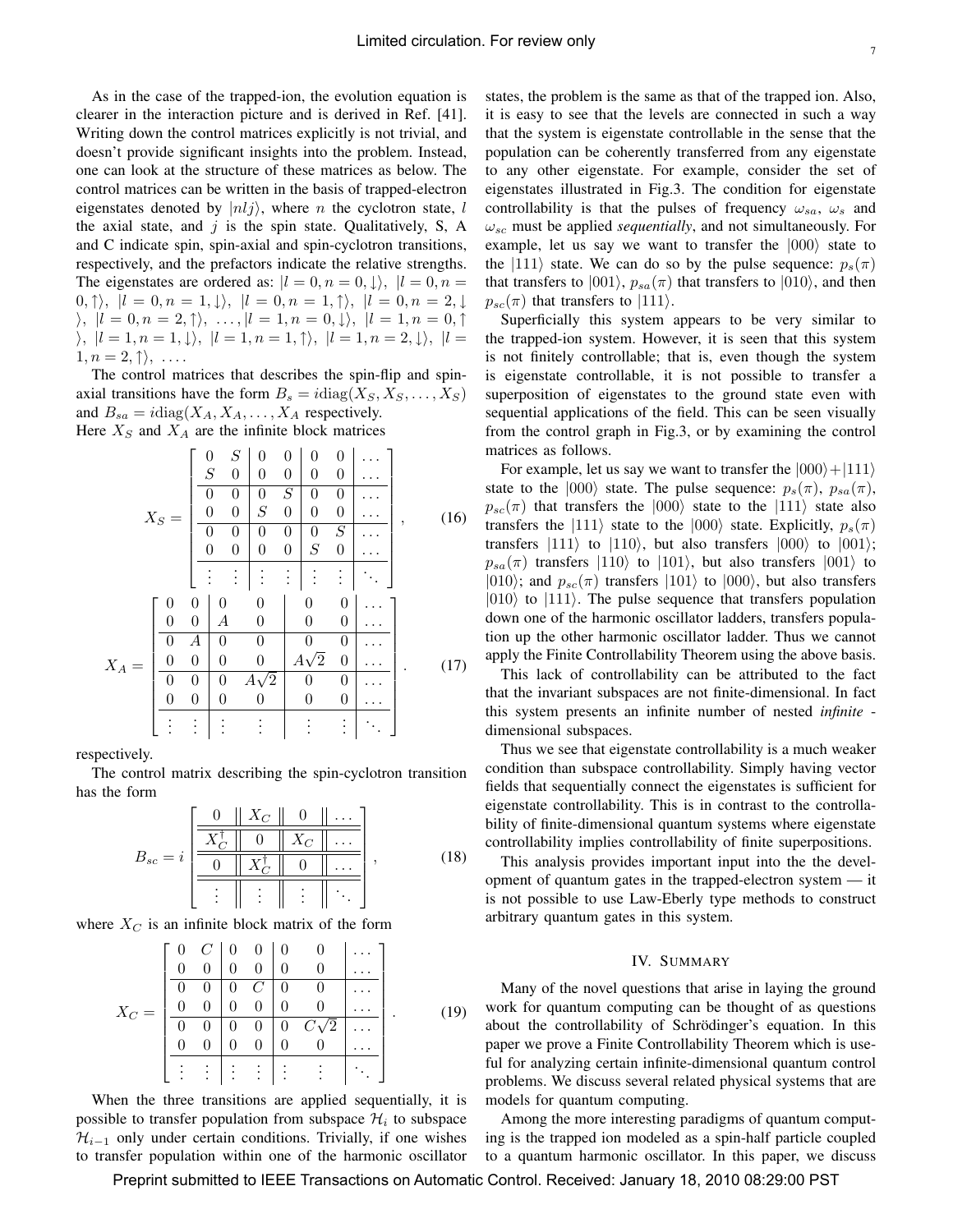a general setting for this type of problem based on infinitedimensional differential equations and Lie groups acting on a Hilbert space. This allows us to explore the Lie algebraic approach to controllability in this setting. In particular, we show that even though the formal Lie algebra associated with the Jaynes-Cummings model is infinite-dimensional, explicit finite controllability results can be determined. We also establish generalized controllability criteria for improving the controllability of some important infinite-dimensional quantum systems.

For the specific quantum computing system of the trappedion qubit, we showed that the Law-Eberly control scheme does not require the system to be in the Lamb-Dicke limit. We also showed that finite controllability cannot be achieved in the trapped-electron quantum computing paradigm, thus limiting the type of quantum operations (gates) that can be executed in this system.

#### ACKNOWLEDGEMENTS

We acknowledge the efforts of the editors and reviewers who joined with us in our quest for a readable and informative paper.

#### **REFERENCES**

- [1] GM Huang, TJ Tarn, and JW Clark. On the controllability of quantummechanical systems. *Journal of Mathematical Physics*, 24(11):2608– 2618, 1983.
- [2] M Shapiro and P Brumer. Laser control of product quantum state populations in unimolecular reactions. *Journal of Chemical Physics*, 84(7):4103–4104, 1986.
- [3] DJ Tannor, R Kosloff, and SA Rice. Coherent pulse sequence induced control of selectivity of reactions - Exact quantum-mechanical calculations. *Journal of Chemical Physics*, 85(10):5805–5820, 1986.
- [4] DJ Tannor and SA Rice. Control of selectivity of chemical-reaction via control of wave packet evolution. *Journal of Chemical Physics*, 83(10):5013–5018, 1985.
- [5] AP Peirce, MA Dahleh, and H Rabitz. Optimal-control of quantummechanical systems - existence, numerical approximation, and applications. *Physical Review A*, 37(12):4950–4964, 1988.
- [6] C Rangan and PH Bucksbaum. Optimally shaped terahertz pulses for phase retrieval in a Rydberg-atom data register. *Physical Review A*, 6403(3), 2001.
- [7] JP Palao and R Kosloff. Quantum computing by an optimal control algorithm for unitary transformations. *Physical Review Letters*, 89(18), 2002.
- [8] KR Brown, J Vala, and KB Whaley. Scalable ion trap quantum computation in decoherence-free subspaces with pairwise interactions only. *Physical Review A*, 67(1), 2003.
- [9] N Khaneja, R Brockett, and SJ Glaser. Time optimal control in spin systems. *Physical Review A*, 6303(3), MAR 2001.
- [10] EA Shapiro, M Spanner, and MY Ivanov. Quantum logic approach to wave packet control. *Physical Review Letters*, 91(23), 2003.
- [11] Kurt Jacobs. Engineering Quantum States of a Nanoresonator via a Simple Auxiliary System. *Physical Review Letters*, 99(11), 2007.
- [12] See articles in. Implementations of Quantum Computing. *Quantum Information and Computation*, 1, 2001.
- [13] CK Law and JH Eberly. Arbitrary control of a quantum electromagnetic field. *Physical Review Letters*, 76(7):1055–1058, 1996.
- [14] B Kneer and CK Law. Preparation of arbitrary entangled quantum states of a trapped ion. *Physical Review A*, 57(3):2096–2104, 1998.
- [15] A. Ben-Kish et al. Experimental demonstration of a technique to generate arbitrary quantum superposition states of a harmonically bound spin-1/2 particle. *Physical Review Letters*, 90(3), 2003.
- [16] RW Brockett, C Rangan, and AM Bloch. The controllability of infinite quantum systems. *Proceedings of the 42nd IEEE Conference on Decision and Control*, pages 428–433, 2003.
- [17] C Rangan, AM Bloch, C Monroe, and PH Bucksbaum. Control of trapped-ion quantum states with optical pulses. *Physical Review Letters*, 92(11), 2004.
- [18] C Rangan and AM Bloch. Control of finite-dimensional quantum systems: Application to a spin-1/2 particle coupled with a finite quantum harmonic oscillator. *Journal of Mathematical Physics*, 46(3), 2005.
- [19] RW Brockett. System theory on group manifolds and coset spaces. *SIAM Journal on Control*, 10(2):265–&, 1972.
- [20] RW Brockett. Lie theory and control-systems defined on spheres. *SIAM Journal on Applied Mathematics*, 25(2):213–225, 1973.
- [21] V Ramakrishna, MV Salapaka, M Dahleh, H Rabitz, and A Peirce. Controllability of molecular-systems. *Physical Review A*, 51(2):960– 966, 1995.
- [22] F Albertini and D D'Alessandro. Notions of controllability for bilinear multilevel quantum systems. *IEEE Transactions on Automatic Control*, 48(8):1399–1403, 2003.
- [23] E. Zuazua. Remarks on the controllability of the Schrödinger equation. *Proc. CRM., Montreal*, pages 1–17, 2000.
- [24] Gabriel Turinici and Herschel Rabitz. Wavefunction controllability in quantum systems. *Journal of Physics A*, 36():2565–2576, 2003.
- [25] JM Ball, JE Marsden, and M Slemrod. Controllability for distributed bilinear-systems. *SIAM Journal on Control and Optimization*, 20(4):575–597, 1982.
- [26] K Beauchard. Local controllability of a 1-D Schrödinger equation. J. *Math. Pures et Appl.*, 84:851–956, 2005.
- [27] Reinhard Illner, Horst Lange, and Holger Teismann. Limitations on the control of Schrdinger equations. *ESAIM: COCV*, 12():615–635, 2006.
- [28] G Turinici. Controllable quantities for bilinear quantum systems. *Proceedings of the 39th IEEE Conference on Decision and Control*, pages 1364–1369, 2000.
- [29] EA Shapiro, MY Ivanov, and Y Billig. Coarse-grained controllability of wavepackets by free evolution and phase shifts. *Journal of Chemical Physics*, 120(21):9925–9933, 2004.
- [30] W Karwowski and RV Mendes. Quantum control in infinite dimensions. *Physics Letters A*, 322(5-6):282–285, 2004.
- [31] CH Lan, TJ Tarn, QS Chi, and JW Clark. Analytic controllability of time-dependent quantum control systems. *Journal of Mathematical Physics*, 46(5), 2005.
- [32] R. Adami and U. Boscain. Controllability of the Schroedinger Equation via Intersection of Eigenvalues. *Proceedings of the 44rd IEEE Conference on Decision and Control*, 2005.
- [33] RB Wu, TJ Tarn, and CW Li. Smooth controllability of infinitedimensional quantum-mechanical systems. *Physical Review A*, 73(1), 2006.
- [34] T. Chambrion, P. Mason, M. Sigalotti, and U. Boscain. Controllability of the discrete-spectrum Schroedinger equation driven by an external field. *Annales de l'Institut Henri Poincare (C) Non Linear Analysis*, 26(1):329–349, 2009.
- [35] Leonard I. Schiff. *Quantum Mechanics*. McGraw-Hill, New York, 1968.
- [36] M Mirrahimi and P Rouchon. Controllability of quantum harmonic oscillators. *IEEE Transactions on Automatic Control*, 49(5):745–747, 2004.
- [37] Bruce W. Shore. *Theory of Coherent Atomic Excitation, Volume 2, Multilevel Atoms and Incoherence*. Wiley-VCH, 1990.
- [38] S Lloyd and SL Braunstein. Quantum computation over continuous variables. *Physical Review Letters*, 82(8):1784–1787, 1999.
- [39] K Kime. Control of transition-probabilities of the quantum-mechanical harmonic-oscillator. *Applied Mathematics Letters*,  $6(3)$ :11-15, 1993.
- [40] DJ Wineland, C Monroe, WM Itano, D Leibfried, BE King, and DM Meekhof. Experimental issues in coherent quantum-state manipulation of trapped atomic ions. *Journal of Research of the National Institute of Standards and Technology*, 103(3):259–328, 1998.
- [41] An expanded version of this paper with complete derivations and more examples can be found at arXiv:quant-ph/0608075v2 (2009).
- [42] ET Jaynes and FW Cummings. Comparison of quantum and semiclassical radiation theories with application to beam maser. *Proceedings of the IEEE*, 51(1):89, 1963.
- [43] G Turinici. Exact controllability for the population of the eigenstates in bilinear quantum systems. *Comptes Rendus de l Academie des Sciences Serie I-Mathematique*, 330(4):327–332, 2000.
- [44] LH Pedersen and C Rangan. Controllability and universal three-qubit quantum computation with trapped electron states. *Quantum Information Processing*, 7:33–42, 2008.